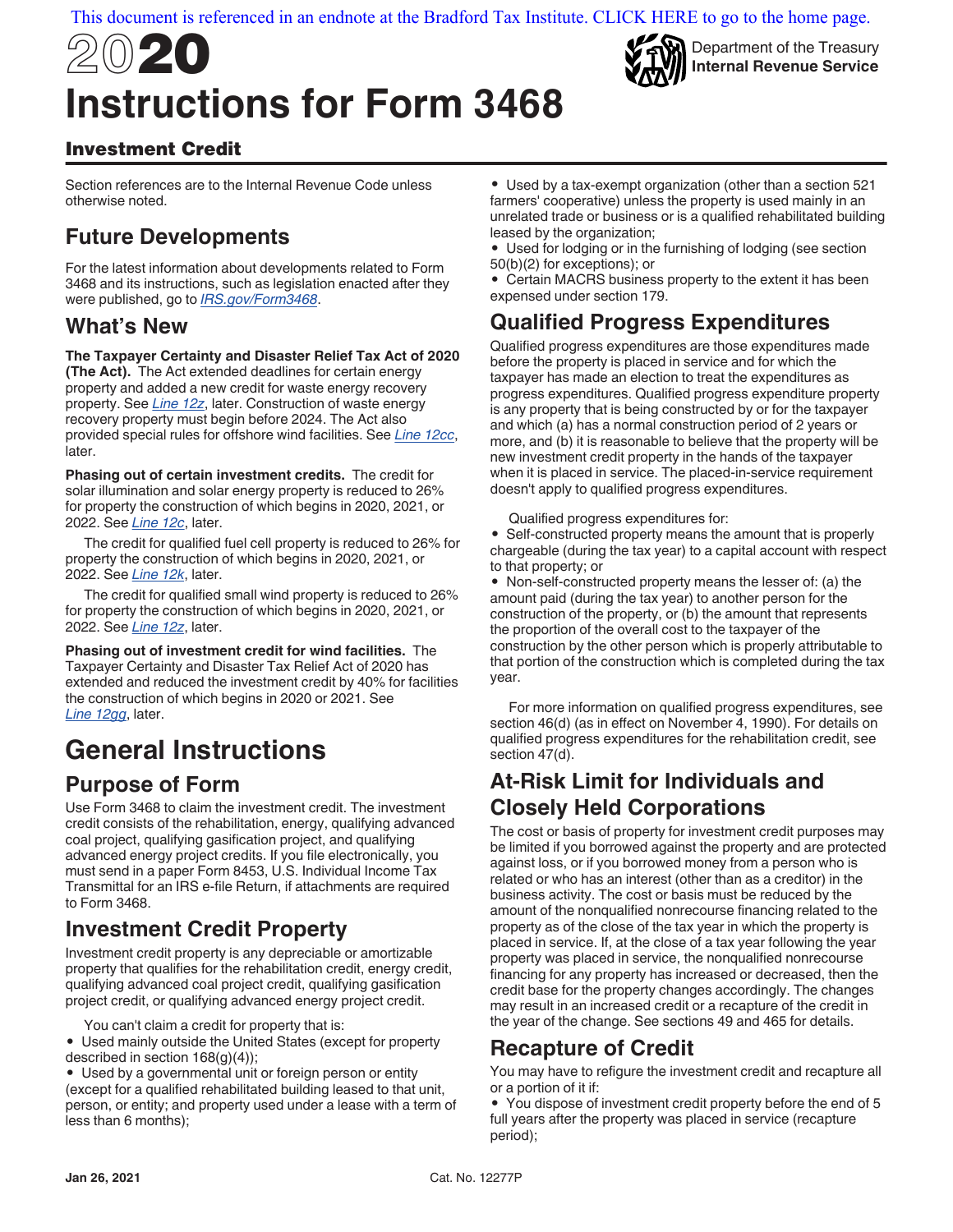• You change the use of the property before the end of the recapture period so that it no longer qualifies as investment credit property;

• The business use of the property decreases before the end of the recapture period so that it no longer qualifies (in whole or in part) as investment credit property;

• Any building to which section 47(d) applies will no longer be a qualified rehabilitated building when placed in service;

• Any property to which section 48(b), 48A(b)(3), 48B(b)(3), or 48C(b)(2) applies will no longer qualify as investment credit property when placed in service;

• Before the end of the recapture period, your proportionate interest is reduced by more than 1/3 in an S corporation, partnership, estate, or trust that allocated the cost or basis of property to you for which you claimed a credit;

• You return leased property (on which you claimed a credit) to the lessor before the end of the recapture period;

• A net increase in the amount of nonqualified nonrecourse financing occurs for any property to which section 49(a)(1) applied;

• A grant under section 1603 of the American Recovery and Reinvestment Tax Act of 2009 (Section 1603 grants) was made for section 48 property for which a credit was allowed for progress expenditures before the grant was made. Recapture is applicable to those amounts previously included in the qualified basis for an energy credit, including progress expenditures, that also are the basis for the Section 1603 grant; or

• A grant under section 9023 of the Patient Protection and Affordable Care Act was made for investment for which a credit was determined under section 48D (as in effect before its repeal on March 23, 2018) before the grant was made.

**Exceptions to recapture.** Recapture of the investment credit doesn't apply to any of the following.

1. A transfer due to the death of the taxpayer.

2. A transfer between spouses or incident to divorce under section 1041. However, a later disposition by the transferee is subject to recapture to the same extent as if the transferor had disposed of the property at the later date.

3. A transaction to which section 381(a) applies (relating to certain acquisitions of the assets of one corporation by another corporation).

4. A mere change in the form of conducting a trade or business if:

a. The property is retained as investment credit property in that trade or business, and

b. The taxpayer retains a substantial interest in that trade or business.

A mere change in the form of conducting a trade or business includes a corporation that elects to be an S corporation and a corporation whose S election is revoked or terminated.

For more information, see the Instructions for Form 4255.



*See section 46(g)(4) (as in effect on November 4, 1990), and related regulations, if you made a withdrawal from a*  **z** and related regulations, if you made a withdrawal from the Merchant  $\alpha$ *Marine Act of 1936 to pay the principal of any debt incurred in* 

*connection with a vessel on which you claimed investment credit.*

Any required recapture is reported on Form 4255. For details, see Form 4255, Recapture of Investment Credit.

## **Specific Instructions**



*Generally, (a) an estate or trust whose entire qualified rehabilitation expenditures or bases in energy property*  **ENGITION** are allocated to beneficiaries, (b) an S corporation, or (c) *a partnership does not have to complete and attach Form 3468 to its tax return. However, if the estate or trust, S corporation, or partnership is the owner of or passing through qualified rehabilitation expenditures for a certified historic structure, the entity must complete lines 11h and 11i of the form and attach it to its tax return even if the credit is not being claimed by the entity. See* Shareholders of S Corporations, Partners of Partnerships, and Beneficiaries of Estates and Trusts *below for information that the entity must provide when allocating the credit.*

### **Shareholders of S Corporations, Partners of Partnerships, and Beneficiaries of Estates and Trusts**

If you are a shareholder, partner, or beneficiary of the designated pass-through entity, the entity will provide to you the information necessary to complete the following.

• The qualified investment in qualifying advanced coal project property for lines 5a through 5c.

• The qualified investment in qualifying gasification project property for lines 6a and 6b.

• The qualified investment in qualifying advanced energy project property for line 7.

• The information for lines 11b through 11g for the rehabilitation credit.

• The basis of energy property for lines 12a, 12b, 12c, 12d, 12e, 12h, 12k, 12n, 12q, 12t, 12w, 12y, 12z, 12aa, 12bb, 12cc, 12dd, 12ee, 12ff, and 12gg.

- The kilowatt capacity for lines 12f, 12i, 12l, 12o, and 12r.
- The megawatt capacity or horsepower for line 12u.

• Lines 1 through 4 and lines 11h and 11i, if the lessor has elected to treat the lessee as having acquired the property.

#### **Part I. Information Regarding the Election To Treat the Lessee as the Purchaser of Investment Credit Property**

Generally, for purposes of eligibility for and figuring the amount of the investment credit, a lessor of property may elect to treat the lessee as having acquired the property. Once the election is made, the lessee will be entitled to an investment credit for that property for the tax year in which the property is placed in service and the lessor generally will not be entitled to such a credit.

If the leased property is disposed of, or otherwise ceases to be investment credit property, the property generally will be subject to the recapture rules for early dispositions.

The lessor will provide the lessee with all the information needed to complete lines 11h and 11i, if applicable.

For information on making the election, see section 48(d) (as in effect on November 4, 1990) and related regulations. For limitations, see sections 46(e)(3) and 48(d) (as in effect on November 4, 1990).

#### **Line 2**

Enter the lessor's full address. Enter the address of the lessor's principal office or place of business. Include the suite, room, or other unit number after the street address. If the post office doesn't deliver mail to the street address and the lessor has a P.O. box, show the box number instead.

Do not use the address of the registered agent for the state in which the lessor is incorporated. For example, if a business is incorporated in Delaware or Nevada and the lessor's principal place of business is located in Little Rock, AR, you should enter the Little Rock address.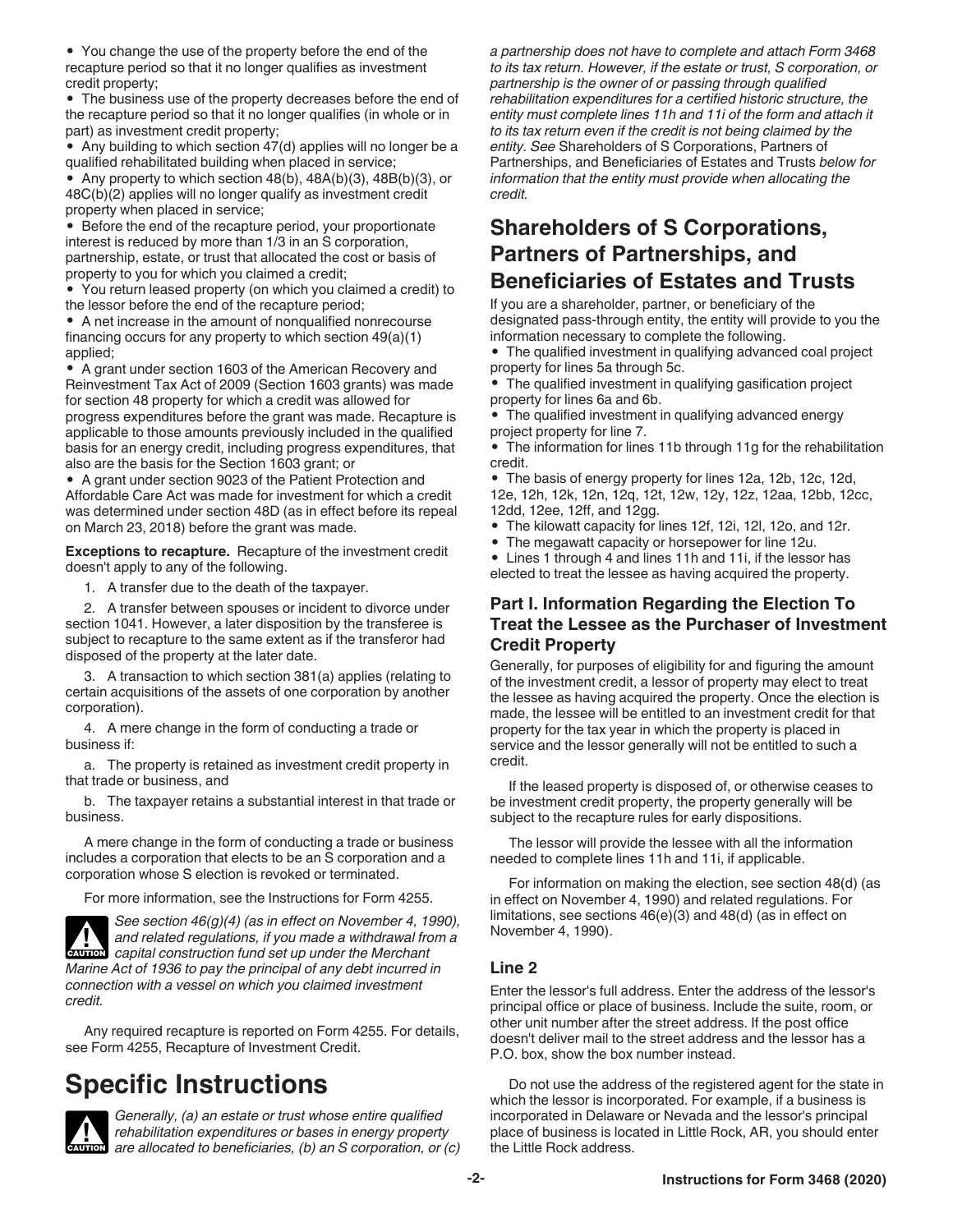<span id="page-2-0"></span>If the lessor receives its mail in care of a third party (such as an accountant or attorney), enter on the street address line "C/O" followed by the third party's name and street address or P.O. box.

#### **Qualifying Advanced Coal Project Credit**

A qualifying advanced coal project is a project that:

• Uses advanced coal-based generation technology (as defined in section 48A(f)) to power a new electric generation unit or to refit or repower an existing electric generation unit (including an existing natural gas-fired combined cycle unit); • Has fuel input which, when completed, will be at least 75% coal;

• Has an electric generation unit or units at the site that will generate at least 400 megawatts;

• Has a majority of the output that is reasonably expected to be acquired or utilized;

• Is to be constructed and operated on a long-term basis when the taxpayer provides evidence of ownership or control of a site of sufficient size;

• Will be located in the United States; and

• Includes equipment that separates and sequesters at least 65% (70% in the case of an application for reallocated credits) of the project's total carbon dioxide emissions for project applications described in section 48A(d)(2)(A)(ii).

For more information on the new allocation round for section 48A credits, see Notice 2020-88, 2020-53 I.R.B. 1795, available at *[IRS.gov/irb/2020-53\\_IRB#NOT-2020-88](https://www.irs.gov/irb/2020-53_IRB#NOT-2020-88)*.

**Basis.** Qualified investment for any tax year is the basis of eligible property placed in service by the taxpayer during the tax year which is part of a qualifying advanced coal project. Eligible property is limited to property which can be depreciated or amortized and which was constructed, reconstructed, or erected and completed by the taxpayer; or which is acquired by the taxpayer if the original use of such property commences with the taxpayer.

**Basis reduction for certain financing.** If property is financed in whole or in part by subsidized energy financing or by tax-exempt private activity bonds, the amount that you can claim as basis is the basis that would otherwise be allowed multiplied by a fraction that is 1 reduced by a second fraction, the numerator of which is that portion of the basis allocable to such financing or proceeds, and the denominator of which is the basis of the property. For example, if the basis of the property is \$100,000 and the portion allocable to such financing or proceeds is \$20,000, the fraction of the basis that you may claim the credit on is 4/5 (that is, 1 minus \$20,000/\$100,000). Subsidized energy financing means financing provided under a federal, state, or local program, a principal purpose of which is to provide subsidized financing for projects designed to conserve or produce energy.

#### **Line 5a**

Enter the qualified investment in integrated gasification combined cycle property placed in service during the tax year for projects described in section 48A(d)(3)(B)(i). Eligible property is any property which is part of a qualifying advanced coal project using an integrated gasification combined cycle and is necessary for the gasification of coal, including any coal handling and gas separation equipment.

Integrated gasification combined cycle is an electric generation unit that produces electricity by converting coal to synthesis gas, which in turn is used to fuel a combined cycle plant to produce electricity from both a combustion turbine (including a combustion turbine/fuel cell hybrid) and a steam turbine.

#### **Line 5b**

Enter the qualified investment in advanced coal-based generation technology property placed in service during the tax year for projects described in section 48A(d)(3)(B)(ii). Eligible property is any property that is part of a qualifying advanced coal project (defined earlier) not using an integrated gasification combined cycle.

#### **Line 5c**

Enter the qualified investment in advanced coal-based generation technology property placed in service during the tax year for projects described in section 48A(d)(3)(B)(iii). Eligible property is any certified property located in the United States and that is part of a qualifying advanced coal project (defined earlier) which has equipment that separates and sequesters at least 65% of the project's total carbon dioxide emissions. This percentage increases to 70% if the credits are later reallocated by the IRS.

The credit will be recaptured if a project fails to attain or maintain the carbon dioxide separation and sequestration requirements. For details, see section 48A(i) and Notice 2011-24, 2011-14 I.R.B. 603, available at *[IRS.gov/irb/](https://www.irs.gov/irb/2011-14_IRB#NOT-2011-24) [2011-14\\_IRB#NOT-2011-24](https://www.irs.gov/irb/2011-14_IRB#NOT-2011-24)*.

#### **Qualifying Gasification Project Credit**

A qualifying gasification project is a project that:

• Employs gasification technology (as defined in section 48B(c) (2)),

• Is carried out by an eligible entity (as defined in section 48B(c) (7)), and

• Includes a qualified investment of which an amount not to exceed \$650 million is certified under the qualifying gasification program as eligible for credit.

The total amount of credits that may be allocated under the qualifying gasification project program may not exceed \$600 million.

For more information on the qualifying gasification project and the qualifying gasification program, see Notice 2009-23, 2009-16 I.R.B. 802, available at *[IRS.gov/irb/](https://www.irs.gov/irb/2009-16_irb#NOT-2009-23) [2009-16\\_IRB#NOT-2009-23](https://www.irs.gov/irb/2009-16_irb#NOT-2009-23)*, which is amplified by Notice 2014-81, 2014-53 I.R.B. 1001, available at *[IRS.gov/irb/](https://www.irs.gov/irb/2014-53_IRB#NOT-2014-81) [2014-53\\_IRB#NOT-2014-81](https://www.irs.gov/irb/2014-53_IRB#NOT-2014-81)*. Also, see *[Notice 2011-24](https://www.irs.gov/irb/2011-14_IRB#NOT-2011-24)*.

**Basis reduction.** If property is financed in whole or in part by subsidized energy financing or by tax-exempt private activity bonds, figure the credit by using the basis of such property reduced under the rules described in *Basis reduction for certain financing*, earlier.

#### **Line 6a**

Enter the qualified investment in qualifying gasification project property (defined above) placed in service during the tax year for which credits were allocated or reallocated after October 3, 2008, and that includes equipment that separates and sequesters at least 75% of the project's carbon dioxide emissions. Qualified investment is the basis of eligible property placed in service during the tax year that is part of a qualifying gasification project.

For purposes of this credit, eligible property includes any property that is part of a qualifying gasification project and necessary for the gasification technology of such project. The IRS is required to recapture the benefit of any allocated credit if a project fails to attain or maintain these carbon dioxide separation and sequestration requirements. See section 48B(f) and *[Notice](https://www.irs.gov/irb/2011-14_IRB#NOT-2011-24)  [2011-24](https://www.irs.gov/irb/2011-14_IRB#NOT-2011-24)*.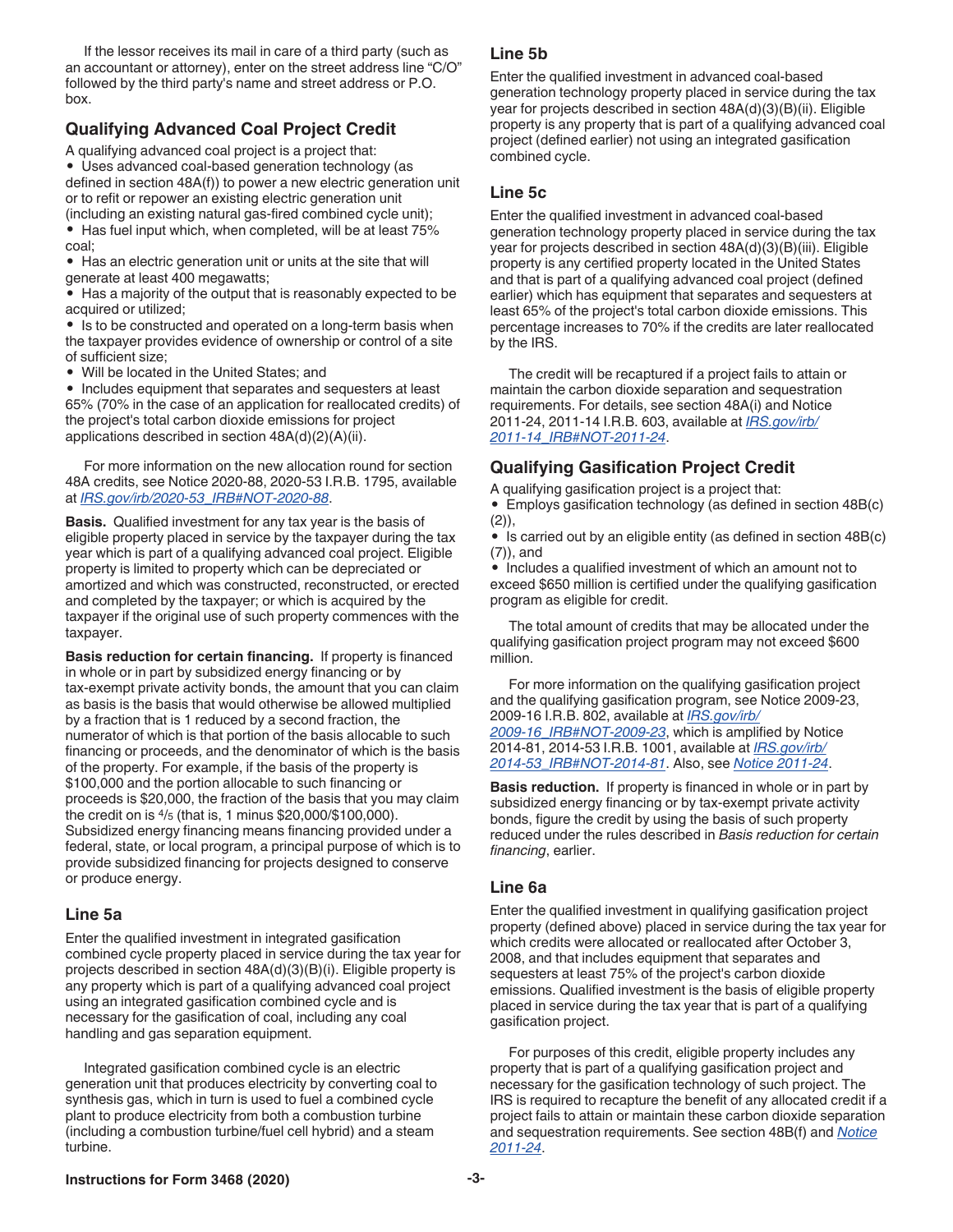#### **Line 6b**

Enter the qualified investment, other than line 6a, in qualifying gasification project property (defined earlier) placed in service during the tax year.

#### **Qualifying Advanced Energy Project Credit**

To be eligible for the qualifying advanced energy project credit, some or all of the qualified investment in the qualifying advanced energy project must be certified by the IRS under section 48C(d). For more information on certification, see Notice 2009-72, 2009-37 I.R.B. 325, available at *[IRS.gov/irb/](https://www.irs.gov/irb/2009-37_IRB#NOT-2009-72) [2009-37\\_IRB#NOT-2009-72](https://www.irs.gov/irb/2009-37_IRB#NOT-2009-72)* and Notice 2013-12, 2013-10 I.R.B. 543, available at *[IRS.gov/irb/2013-10\\_IRB#NOT-2013-12](https://www.irs.gov/irb/2013-10_IRB#NOT-2013-12)*.

#### **Line 7**

Enter the qualified investment in qualifying advanced energy project property placed in service during the tax year. Qualified investment is the basis of eligible property placed in service during the tax year that is part of a qualifying advanced energy project.

Qualifying advanced energy project means a project that re-equips, expands, or establishes a manufacturing facility for the production of:

• Property designed to be used to produce energy from the sun, wind, geothermal deposits (within the meaning of section 613(e) (2)), or other renewable resources;

• Fuel cells, microturbines, or an energy storage system for use with electric or hybrid-electric motor vehicles;

• Electric grids to support the transmission of intermittent

sources of renewable energy, including storage of the energy; • Property designed to capture and sequester carbon dioxide emissions;

• Property designed to refine or blend renewable fuels or to produce energy conservation technologies (including energy-conserving lighting technologies and smart grid technologies);

• New qualified plug-in electric drive motor vehicles (as defined in section 30D), or components that are designed specifically for use with those vehicles, including electric motors, generators, and power control units; and

• Other advanced energy property designed to reduce greenhouse gas emissions.

A qualifying advanced energy project doesn't include any portion of a project for the production of any property that is used in the refining or blending of any transportation fuel (other than renewable fuels).

**Eligible property.** Eligible property is property that is necessary for the production of property described in section 48C(c)(1)(A)(i), for which depreciation or amortization is available and is tangible personal property or other tangible property (not including a building or its structural components), but only if the property is used as an integral part of the qualifying advanced energy project.

**Transitional rule.** Enter only the basis:

• Attributable to construction, reconstruction, or erection by the taxpayer after February 17, 2009;

• Of property acquired and placed in service after February 17, 2009; and

• Only to the extent of the qualified investment (as determined under section 46(c) and (d) as in effect on November 4, 1990) with respect to qualified progress expenditures made after February 17, 2009.

#### **Line 8**

Reserved for future use.

#### **Credit From Cooperatives**

#### **Line 9**

Patrons, including cooperatives that are patrons in other cooperatives, enter the unused investment credit from the qualifying advanced coal project credit, qualifying gasification project credit, or qualifying advanced energy project credit allocated from cooperatives. If you are a cooperative, see the instructions for Form 3800, Part III, line 1a, for allocating the investment credit to your patrons.

#### **Rehabilitation Credit**

You are allowed a credit for qualified rehabilitation expenditures made for any qualified rehabilitated building. You must reduce your basis by the amount of the credit determined for the tax year. See Regulations section 1.47-7.

If the adjusted basis of the building is determined in whole or in part by reference to the adjusted basis of a person other than the taxpayer, see Regulations section 1.48-12(b)(2)(viii) for additional information that must be attached.

#### **Qualified Rehabilitated Building**

To be a qualified rehabilitated building, your building must meet all five of the following requirements.

1. The building must be a certified historic structure. A certified historic structure is any building (a) listed in the National Register of Historic Places, or (b) located in a registered historic district (as defined in section 47(c)(3)(B)) and certified by the Secretary of the Interior as being of historic significance to the district. Certification requests are made through your State Historic Preservation Officer on National Park Service (NPS) Form 10-168, Historic Preservation Certification Application. The request for certification should be made prior to physical work beginning on the building. For pre-1936 buildings under the transition rule, see *[Transitional rule for amounts paid or incurred](#page-4-0) [after 2017](#page-4-0)*, later.

2. The building must be substantially rehabilitated. A building is considered substantially rehabilitated if your qualified rehabilitation expenditures during a self-selected 24-month period that ends with or within your tax year are more than the greater of \$5,000 or your adjusted basis in the building and its structural components. Figure adjusted basis on the first day of the 24-month period or the first day of your holding period, whichever is later. If you are rehabilitating the building in phases under a written architectural plan and specifications that were completed before the rehabilitation began, substitute "60-month period" for "24-month period."

3. Depreciation must be allowable with respect to the building. Depreciation isn't allowable if the building is permanently retired from service. If the building is damaged, it isn't considered permanently retired from service where the taxpayer repairs and restores the building and returns it to actual service within a reasonable period of time.

4. The building must have been placed in service before the beginning of rehabilitation. This requirement is met if the building was placed in service by any person at any time before the rehabilitation began.

5. For a building under the transition rule, (a) at least 75% of the external walls must be retained with 50% or more kept in place as external walls, and (b) at least 75% of the existing internal structural framework of the building must be retained in place.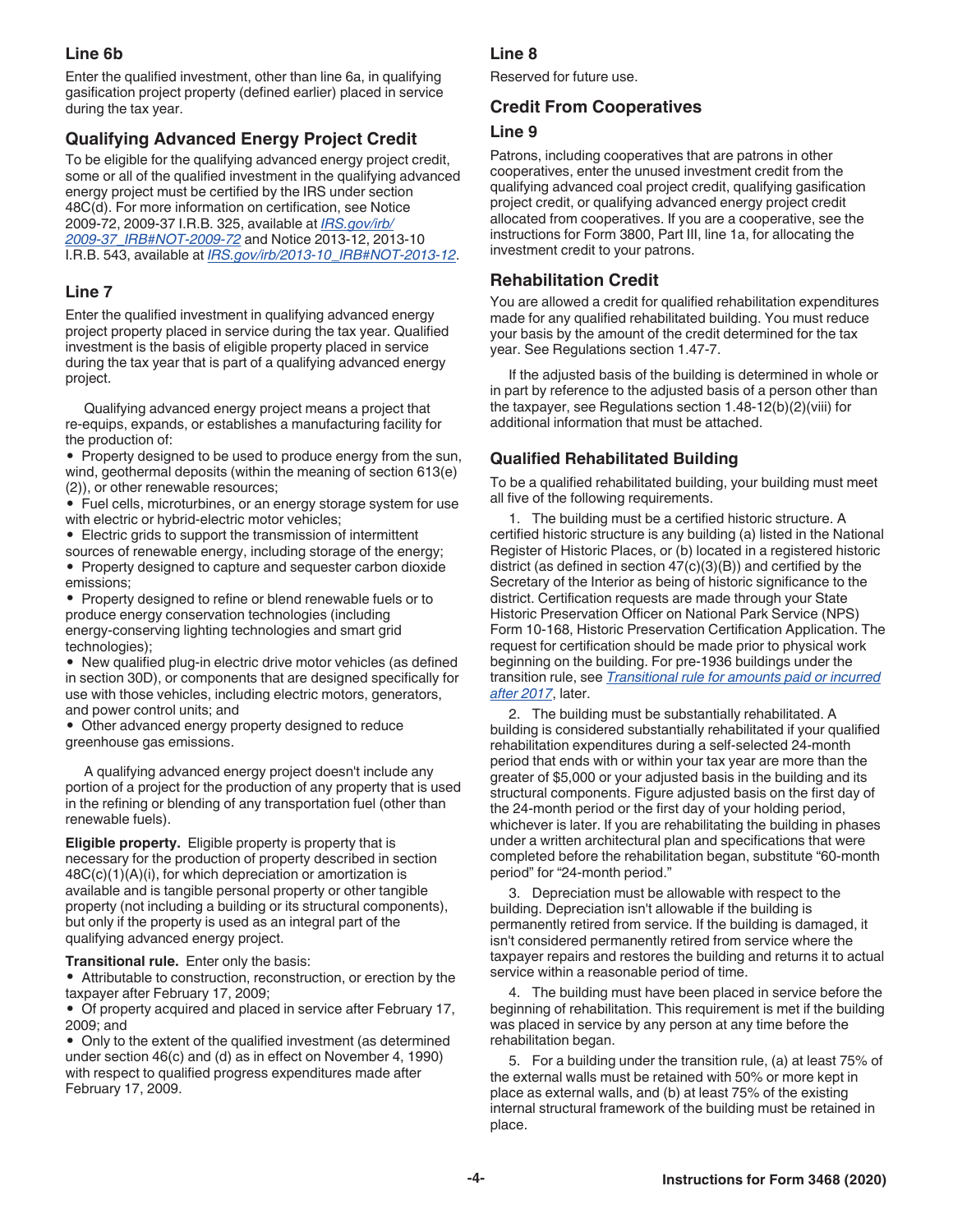#### <span id="page-4-0"></span>**Qualified Rehabilitation Expenditures**

To be qualified rehabilitation expenditures, your expenditures must meet all six of the following requirements.

1. The expenditures must be for (a) nonresidential real property, (b) residential rental property (but only if a certified historic structure; see Regulations section 1.48-1(h)), or (c) real property that has a class life of more than 12.5 years.

2. The expenditures must be incurred in connection with the rehabilitation of a qualified rehabilitated building.

3. The expenditures must be capitalized and depreciated using the straight line method.

4. The expenditures can't include the costs of acquiring or enlarging any building.

5. If the expenditures are in connection with the rehabilitation of a certified historic structure or a building in a registered historic district, the rehabilitation must be certified by the Secretary of the Interior as being consistent with the historic character of the property or district in which the property is located. This requirement doesn't apply to a building in a registered historic district if (a) the building isn't a certified historic structure, (b) the Secretary of the Interior certifies that the building isn't of historic significance to the district, and (c) if the certification in (b) occurs after the rehabilitation began, the taxpayer certifies in good faith that he or she wasn't aware of that certification requirement at the time the rehabilitation began.

6. The expenditures can't include any costs allocable to the part of the property that is (or may reasonably be expected to be) tax-exempt use property (as defined in section 168(h) except that "50 percent" shall be substituted for "35 percent" in paragraph (1)(B)(iii)). This exclusion doesn't apply for line 11d.

#### **Line 11**

For credit purposes, the expenditures generally are taken into account for the tax year in which the qualified rehabilitated building is placed in service. However, with certain exceptions, you may elect to take the expenditures into account for the tax year in which they were paid (or, for a self-rehabilitated building, when capitalized) if (a) the normal rehabilitation period for the building is at least 2 years, and (b) it is reasonable to expect that the building will be a qualified rehabilitated building when placed in service. For details, see section 47(d). To make this election, check the box on line 11a. The credit, as a percent of expenditures paid or incurred during the tax year for any qualified rehabilitated building, depends on the type of structure and its location.

**Transitional rule for amounts paid or incurred after 2017.**  The 10% credit for pre-1936 buildings no longer applies and the 20% credit for a certified historic structure is modified generally to allow 100% of qualified rehabilitation expenditures ratably over a 5-year period for amounts paid or incurred after 2017. For qualified rehabilitation expenditures paid or incurred during the transitional period stated below, the taxpayer can claim the 10% credit for pre-1936 buildings and the 20% credit for a certified historic structure (under section 47(a), as in effect before December 22, 2017). The transitional rule applies to amounts paid or incurred as follows.

In the case of qualified rehabilitation expenditures with respect to any building (a) owned or leased by the taxpayer during the entirety of the period after 2017, and (b) with respect to which the 24-month period selected by the taxpayer under clause (i) of section 47(c)(1)(B) (as in effect after December 21, 2017), or the 60-month period applicable under clause (ii) of such section, begins not later than 180 days after December 22, 2017, the transitional rule applies to expenditures paid or incurred after the end of the tax year in which the 24-month

period, or the 60-month period, referred to in subparagraph (b) ends.

If you have more than one property that qualifies for the rehabilitation credit, attach a schedule showing the type of property (pre-1936 building or certified historic structure), NPS number, date of final certification, and the partnership employer identification number (EIN), if applicable. Also, indicate if the transitional rule applies.

#### **Line 11h**

If you are claiming a credit for a certified historic structure on line 11f or 11g, enter the assigned NPS project number on line 11h. If the qualified rehabilitation expenditures are from an S corporation, partnership, estate, or trust, enter on line 11h the EIN of the pass-through entity instead of the assigned NPS project number, and skip line 11i and the instructions below.

The lessor will provide the lessee with the NPS project number to enter on line 11h.

#### **Line 11i**

Enter the date of the final certification of completed work received from the Secretary of the Interior on line 11i. If the final certification hasn't been received by the time the tax return is filed for a year in which the credit is claimed, attach a copy of the first page of NPS Form 10-168, Historic Preservation Certification Application (Part 2—Description of Rehabilitation), with an indication that it was received by the Department of the Interior or the State Historic Preservation Officer, together with proof that the building is a certified historic structure (or that such status has been requested). After the final certification of completed work has been received, file Form 3468 with the first income tax return filed after receipt of the certification and enter the assigned NPS project number and the date of the final certification of completed work on the appropriate lines on the form. Also, attach an explanation and indicate the amount of credit claimed in prior years.

If you fail to receive final certification of completed work prior to the date that is 30 months after the date that you filed the tax return on which the credit was claimed, you must submit a written statement to the IRS stating that fact before the last day of the 30th month. You will be asked to consent to an agreement under section 6501(c)(4) extending the period of assessment for any tax relating to the time for which the credit was claimed.

#### Mail to:

Internal Revenue Service Technical Services 31 Hopkins Plaza, Room 1108 Baltimore, MD 21201

You must retain a copy of the final certification of completed work as long as its contents may be needed for the administration of any provision of the Internal Revenue Code.

If the final certification is denied by the Department of the Interior, the credit is disallowed for any tax year in which it was claimed, and you must file an amended return if necessary. See Regulations section 1.48-12(d)(7)(ii) for details.

#### **Energy Credit**

To qualify as energy property, property must:

1. Meet the performance and quality standards, if any, that have been prescribed by regulations and are in effect at the time the property is acquired;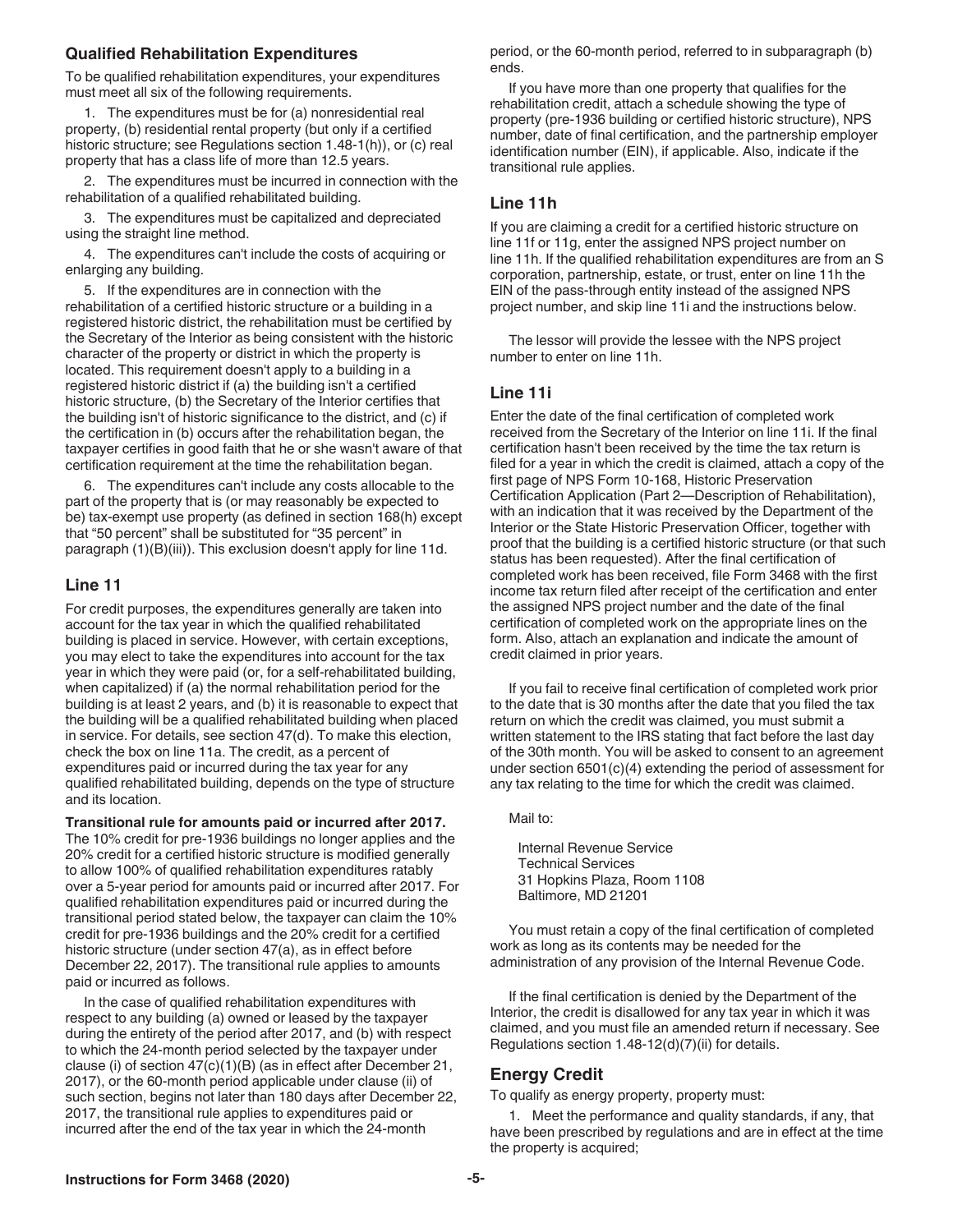<span id="page-5-0"></span>2. Be property for which depreciation (or amortization in lieu of depreciation) is allowable; and

3. Be property either:

a. The construction, reconstruction, or erection of which is completed by the taxpayer; or

b. Acquired by the taxpayer if the original use of such property commences with the taxpayer.

Energy property doesn't include any property acquired before February 14, 2008, or to the extent of basis attributable to construction, reconstruction, or erection before February 14, 2008, that is public utility property, as defined by section 46(f)(5) (as in effect on November 4, 1990), and related regulations.

You must reduce the basis of energy property by 50% of the energy credit determined.

You must reduce the basis of energy property used for figuring the credit by any amount attributable to qualified rehabilitation expenditures.

**Basis reduction.** If energy property (acquired before January 1, 2009, or to the extent of its basis attributable to construction, reconstruction, or erection before January 1, 2009) is financed in whole or in part by subsidized energy financing or by tax-exempt private activity bonds, reduce the basis of such property under the rules described in *[Basis reduction for certain financing](#page-2-0)*, earlier. For property acquired after December 31, 2008, and for basis attributable to construction, reconstruction, or erection after December 31, 2008, there is no basis reduction for property financed by subsidized energy financing or by tax-exempt private activity bonds.

#### **Line 12a**

Enter the basis of any property placed in service during the tax year that uses geothermal energy. Geothermal energy property is equipment that uses geothermal energy to produce, distribute, or use energy derived from a geothermal deposit (within the meaning of section 613(e)(2)). For electricity produced by geothermal power, equipment qualifies only up to, but not including, the electrical transmission stage.

#### **Line 12b**

Enter the basis, attributable to periods after December 31, 2005, and the construction of which began before January 1, 2020, of any property using solar energy placed in service during the tax year. There are two types of property.

1. Equipment that uses solar energy to illuminate the inside of a structure using fiber-optic distributed sunlight.

- 2. Equipment that uses solar energy to:
- a. Generate electricity,

b. Heat or cool (or provide hot water for use in) a structure, or

c. Provide solar process heat (but not to heat a swimming pool).

Basis is attributable to periods after December 31, 2005, and construction began before 2020, if the property was acquired by the taxpayer or the basis is attributable to construction, reconstruction, or erection by the taxpayer. See *[When](#page-7-0)  [construction begins](#page-7-0)*, later.

#### **Line 12c**

Enter the basis of property using solar illumination or solar energy placed in service during the tax year and the construction of which begins in 2020, 2021, or 2022.

For the definition of solar illumination or solar energy property, see the instructions to *line 12b*, earlier.

#### **Line 12d**

Line 12d is obsolete. See line 12c.

#### **Line 12e**

Enter the basis, attributable to periods after December 31, 2005, and before October 4, 2008, of any qualified fuel cell property placed in service during the tax year.

Qualified fuel cell property is a fuel cell power plant that generates at least 0.5 kilowatts of electricity using an electrochemical process and has electricity-only generation efficiency greater than 30%. See section 48(c)(1) for further details.

Basis is attributable to periods after December 31, 2005, and before October 4, 2008, if the property was acquired after December 31, 2005, and before October 4, 2008, or to the extent of basis attributable to construction, reconstruction, or erection by the taxpayer after December 31, 2005, and before October 4, 2008.

#### **Line 12f**

Enter the applicable number of kilowatts of capacity attributable to the basis on line 12e.

#### **Line 12h**

Enter the basis, attributable to periods after October 3, 2008, and the construction of which began before 2020, of any qualified fuel cell property placed in service during the tax year.

For a definition of qualified fuel cell property, see *Line 12e*, earlier. Also, see *[When construction begins](#page-7-0)*, later.

Basis is attributable to periods after October 3, 2008, if the property was acquired after October 3, 2008, or to the extent of basis attributable to construction, reconstruction, or erection by the taxpayer after October 3, 2008.

#### **Line 12i**

Enter the applicable number of kilowatts of capacity attributable to the basis on line 12h. This entry must be a whole number.

#### **Line 12k**

Enter the basis of property using qualified fuel cell energy placed in service during the tax year and the construction of which begins in 2020, 2021, or 2022. See *[When construction begins](#page-7-0)*, later.

#### **Line 12l**

Enter the applicable number of kilowatts of capacity attributable to the basis on line 12k. This entry must be a whole number.

#### **Lines 12n, 12o, and 12p**

Lines 12n, 12o, and 12p are obsolete. See line 12k.

#### **Line 12q**

Enter the basis, attributable to periods after December 31, 2005, of any qualified microturbine property placed in service during the tax year. Qualified microturbine property is a stationary microturbine power plant that generates less than 2,000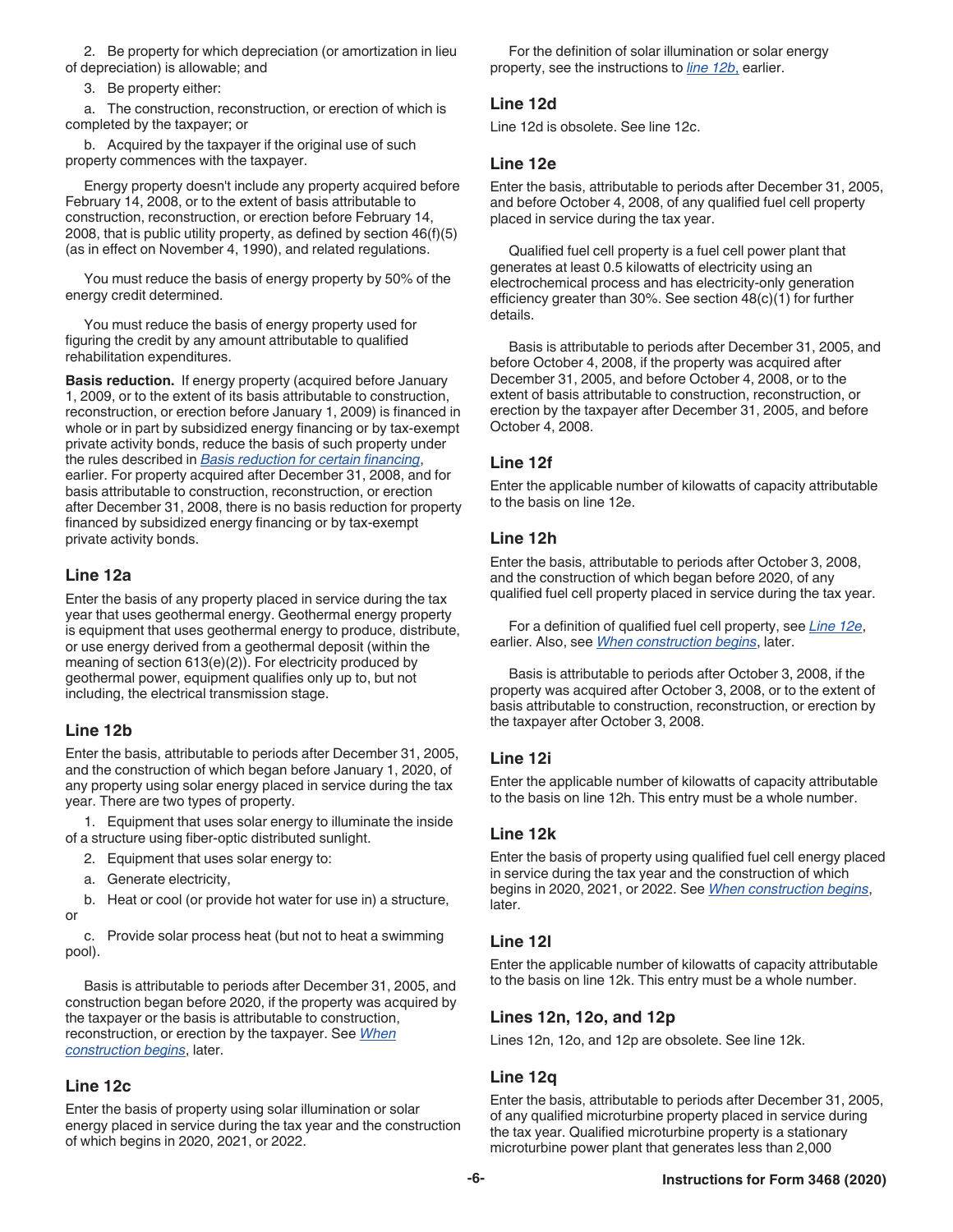<span id="page-6-0"></span>kilowatts and has an electricity-only generation efficiency of not less than 26% at International Standard Organization conditions. See section 48(c)(2) for further details.

Basis is attributable to periods after December 31, 2005, if the property was acquired after December 31, 2005, or to the extent of basis attributable to construction, reconstruction, or erection by the taxpayer after December 31, 2005.

#### **Line 12t**

Enter the basis, attributable to periods after October 3, 2008, of any qualified combined heat and power system property placed in service during the tax year. Combined heat and power system property is property that uses the same energy source for the simultaneous or sequential generation of electrical power, mechanical shaft power, or both; in combination with the generation of steam or other forms of useful thermal energy (including heating and cooling applications); the energy efficiency percentage of which exceeds 60%; and it produces:

• At least 20% of its total useful energy in the form of thermal energy that isn't used to produce electrical or mechanical power (or a combination thereof), and

• At least 20% of its total useful energy in the form of electrical or mechanical power (or a combination thereof).

For details, see section 48(c)(3).

Basis is attributable to periods after October 3, 2008, if the property was acquired after October 3, 2008, or to the extent of basis attributable to construction, reconstruction, or erection by the taxpayer after October 3, 2008.

**Note.** Taxpayers cannot take a credit for both combined heat and power system property and waste energy recovery property for the same property. Taxpayers must elect not to treat such property as combined heat and power system property for section 48 purposes.

**Energy efficiency percentage.** The energy efficiency percentage of a combined heat and power system property is the fraction—the numerator of which is the total useful electrical, thermal, and mechanical power produced by the system at normal operating rates, and expected to be consumed in its normal application, and the denominator of which is the lower heating value of the fuel sources for the system. The energy efficiency percentage is determined on a Btu basis.

Combined heat and power system property doesn't include property used to transport the energy source to the facility or to distribute energy produced by the facility.

**Biomass systems.** Systems designed to use biomass for at least 90% of the energy source are eligible for a credit that is reduced in proportion to the degree to which the system fails to meet the efficiency standard. For more information, see section 48(c)(3)(D).

#### **Line 12w**

Enter the basis, attributable to periods after October 3, 2008, and before January 1, 2009, of any qualified small wind energy property placed in service during the tax year.

Qualified small wind energy property means property that uses a qualifying small wind turbine to generate electricity. For this purpose, a qualifying small wind turbine means a wind turbine that has a nameplate capacity of not more than 100 kilowatts. For details, see section 48(c)(4). In addition, for small wind energy property acquired or placed in service (in the case of property constructed, reconstructed, or erected) after February 2, 2015, see Notice 2015-4, 2015-5 I.R.B. 407,

available at *[IRS.gov/irb/2015-05\\_IRB#NOT-2015-4](https://www.irs.gov/irb/2015-05_IRB#NOT-2015-4)*, as modified by Notice 2015-51, 2015-31 I.R.B. 133, available at *[IRS.gov/irb/](https://www.irs.gov/irb/2015-31_IRB#NOT-2015-51) [2015-31\\_IRB#NOT-2015-51](https://www.irs.gov/irb/2015-31_IRB#NOT-2015-51)*, for performance and quality standards that small wind energy property must meet to qualify for the energy credit.

Basis is attributable to periods after October 3, 2008, and before January 1, 2009, if the property was acquired after October 3, 2008, and before January 1, 2009, or to the extent of basis attributable to construction, reconstruction, or erection by the taxpayer after October 3, 2008, and before January 1, 2009.

#### **Line 12x**

Enter the smaller of the basis you entered on line 12w or \$4,000.

#### **Line 12y**

Enter the basis, attributable to periods after December 31, 2008, and the construction of which began before 2020, of any qualified small wind energy property placed in service during the tax year.

For the definition of qualified small wind energy property, see the instructions for *line 12w*, earlier.

Basis is attributable to periods after December 31, 2008, and construction began before 2020, if the property was acquired by the taxpayer or the basis is attributable to construction, reconstruction, or erection by the taxpayer. See *[When](#page-7-0)  [construction begins](#page-7-0)*, later.

#### **Line 12z**

Enter the basis of qualified small wind energy property and waste energy recovery property placed in service during the tax year and the construction of which begins in 2020, 2021, or 2022 for qualified small wind property; 2021 or 2022 for waste energy recovery property. See *[When construction begins](#page-7-0)*, later.

For the definition of qualified small wind energy property, see the instructions for *line 12w*, earlier.

Qualified waste energy recovery property means property that generates electricity solely from heat from buildings or equipment if the primary purpose of such building or equipment is not the generation of electricity. The term "waste energy recovery property" shall not include any property that has a capacity in excess of 50 megawatts. For details, see section 48(c)(5).

**Note.** Taxpayers cannot take a credit for both combined heat and power system property and waste energy recovery property for the same property. Taxpayers must elect not to treat such property as combined heat and power system property for section 48 purposes.

**Note.** The transitional rules of section 48(m) (as in effect on November 4, 1990) apply to waste energy recovery property for periods after December 31, 2020.

#### **Line 12aa**

Line 12aa is obsolete. See line 12z.

#### **Line 12bb**

Enter the basis, attributable to periods after October 3, 2008, of any geothermal heat pump system placed in service during the tax year. Geothermal heat pump systems constitute equipment that uses the ground or ground water as a thermal energy source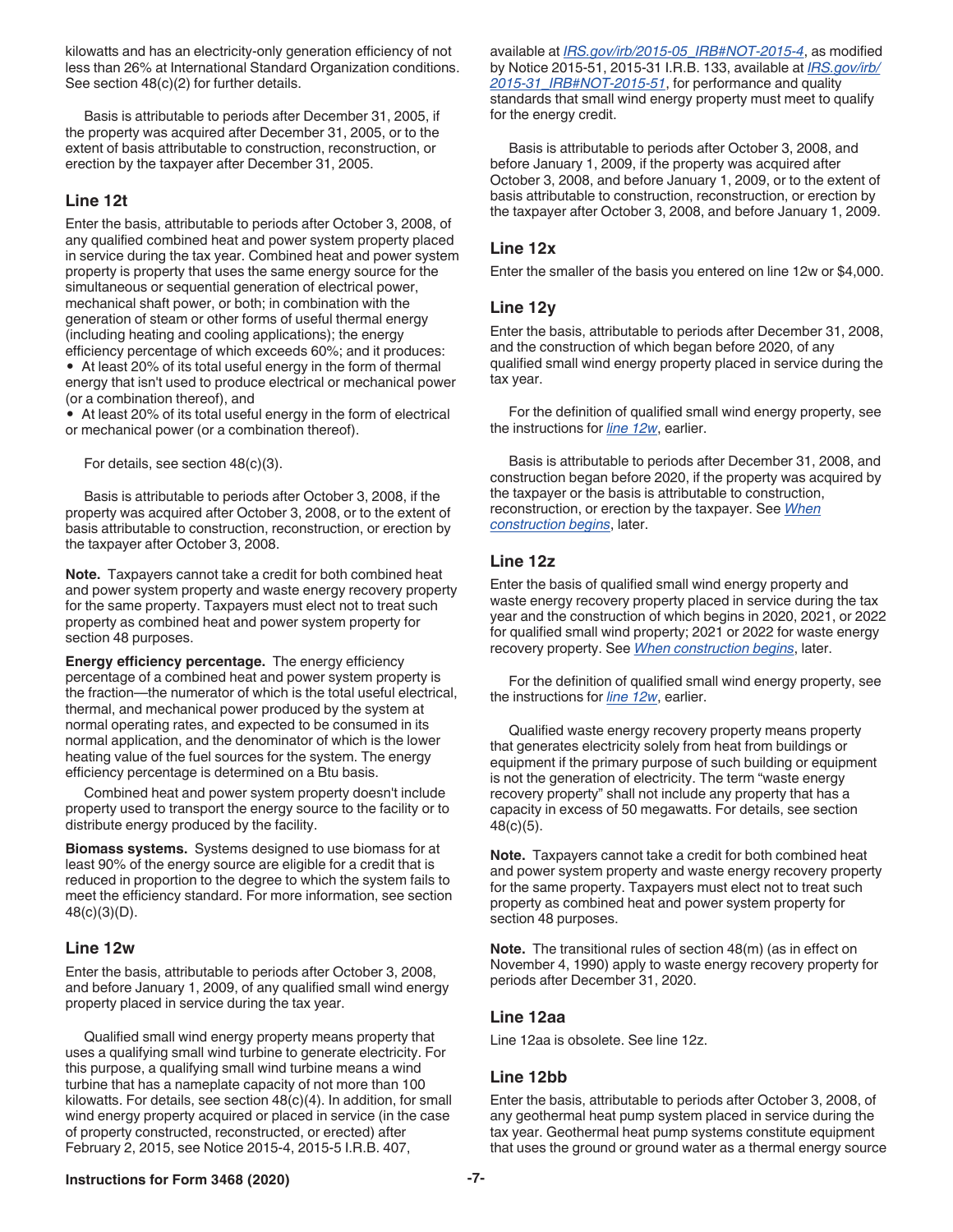<span id="page-7-0"></span>to heat a structure or as a thermal energy sink to cool a structure. For details, see section 48(a)(3)(A)(vii).

Basis is attributable to periods after October 3, 2008, if the property was acquired after October 3, 2008, or to the extent of basis attributable to construction, reconstruction, or erection by the taxpayer after October 3, 2008.

#### **Line 12cc**

Enter the basis of any qualified investment credit facility property, other than wind facility property under section 45(d)(1) the construction of which began after 2016, placed in service during the tax year. Qualified investment credit facility property is property that:

• Is tangible personal property or other tangible property (not including a building or its structural components), but only if the property is used as an integral part of the qualified investment credit facility;

• Is constructed, reconstructed, erected, or acquired by the taxpayer;

• Depreciation or amortization is allowable; and

• The original use begins with the taxpayer. See section 48(a)(5) for details.

A qualified investment credit facility is a facility that:

• Is a qualified facility under section  $45(d)(1)$ ,  $(2)$ ,  $(3)$ ,  $(4)$ ,  $(6)$ , (7), (9), or (11) that is placed in service after 2008 and the construction of which began before January 1, 2022. See *When construction begins* below;

• No credit has been allowed under section 45 for that facility (see *Note* below); and

• An irrevocable election was made to treat the facility as energy property.

• Is a qualified offshore wind facility the construction of which begins before January 1, 2026. See Notice 2021-5, 2021-03 I.R.B. 479, available at *[IRS.gov/irb/2021-03\\_IRB#NOT-2021-5](https://www.irs.gov/irb/2021-03_IRB#NOT-2021-5)*, for more information on beginning of construction requirements applied to offshore and federal land projects.

**Note.** The transitional rules of section 48(m) (as in effect on November 4, 1990) apply to offshore wind facilities for periods after December 31, 2016. Under the transitional rules of section 48(m) (as in effect on November 4, 1990), the phaseout of the section 48 credit provided for other types of qualified investment credit facilities at section 48(a)(5)(E), does not apply to offshore wind facilities.

**Note.** If a taxpayer retrofits an energy property that previously received a credit under section 45 by satisfying the 80/20 Rule provided in section 7.05 of Notice 2018-59, 2018-28 I.R.B. 196, available at *[IRS.gov/irb/2018-28\\_IRB#NOT-2018-59](https://www.irs.gov/irb/2018-28_IRB#NOT-2018-59)*, the taxpayer may claim an investment tax credit based on its investment. However, if the energy property is within the recapture period for the section 45 credit, the taxpayer may have to recapture all or part of such section 45 credit accordingly.

**When construction begins.** Two methods can be used to establish that construction of a qualified facility has begun.

1. **Physical Work Test** is satisfied when physical work of a significant nature begins and other requirements provided in section 4 of *[Notice 2018-59](https://www.irs.gov/irb/2018-28_IRB#NOT-2018-59)* are met.

2. **Five Percent Safe Harbor** is satisfied when a taxpayer pays or incurs (within the meaning of Regulations section 1.461-1(a)(1) and (2)) five percent or more of the total cost of the energy property and meets other requirements provided in section 5 of *[Notice 2018-59](https://www.irs.gov/irb/2018-28_IRB#NOT-2018-59)*.

Although both methods can be used, only one method is needed to establish that construction of a qualified facility has begun. For energy property the construction of which begins, as determined under the earlier of the Physical Work Test or the Five Percent Safe Harbor, after December 31, 2018, construction will be deemed to have begun on the date the taxpayer first satisfies one of the two methods. The requirements to begin construction may be modified in certain limited circumstances involving significant national security concerns. See Notice 2019-43, 2019-31 I.R.B. 487, available at *[IRS.gov/irb/2019-31\\_IRB#NOT-2019-43](https://www.irs.gov/irb/2019-31_IRB#NOT-2019-43)*, for details. Also, see Notice 2020-41, 2020-25 I.R.B. 954, available at *[IRS.gov/irb/](https://www.irs.gov/irb/2020-25_IRB#NOT-2020-41) [2020-25\\_IRB#NOT-2020-41](https://www.irs.gov/irb/2020-25_IRB#NOT-2020-41)*, on tax relief for delays caused by COVID-19. Additionally, see Notice 2021-5 for more information on beginning of construction requirements applied to offshore and federal lands projects.

The election to treat a qualified facility as energy property is made by claiming the energy credit with respect to qualified investment credit facility property by completing Form 3468 and attaching it to your timely filed income tax return (including extensions) for the tax year that the property is placed in service. You must make a separate election for each qualified facility that is to be treated as a qualified investment credit facility. You also must attach a statement to Form 3468 that includes the following information.

1. Your name, address, taxpayer identification number, and telephone number.

2. For each qualified investment credit facility, include the following.

a. A detailed technical description of the facility, including generating capacity.

b. A detailed technical description of the energy property placed in service during the tax year as an integral part of the facility, including a statement that the property is an integral part of such facility.

c. The date that the energy property was placed in service.

d. An accounting of your basis in the energy property.

e. A depreciation schedule reflecting your remaining basis in the energy property after the energy credit is claimed.

3. A statement that you haven't and won't claim a Section 1603 grant for new investment in the property for which you are claiming the energy credit.

4. A declaration, applicable to the statement and any accompanying documents, signed by you, or signed by a person currently authorized to bind you in such matters, in the following form: "Under penalties of perjury, I declare that I have examined this statement, including accompanying documents, and to the best of my knowledge and belief, the facts presented in support of this statement are true, correct, and complete."

#### **Line 12dd**

Enter the basis of qualified wind facility property under section 45(d)(1) the construction of which began in 2017 and was placed in service during the tax year.

#### **Line 12ee**

Enter the basis of qualified wind facility property under section 45(d)(1) the construction of which began in 2018 and was placed in service during the tax year.

#### **Line 12ff**

Enter the basis of qualified wind facility property under section 45(d)(1) the construction of which began in 2019 and was placed in service during the tax year.